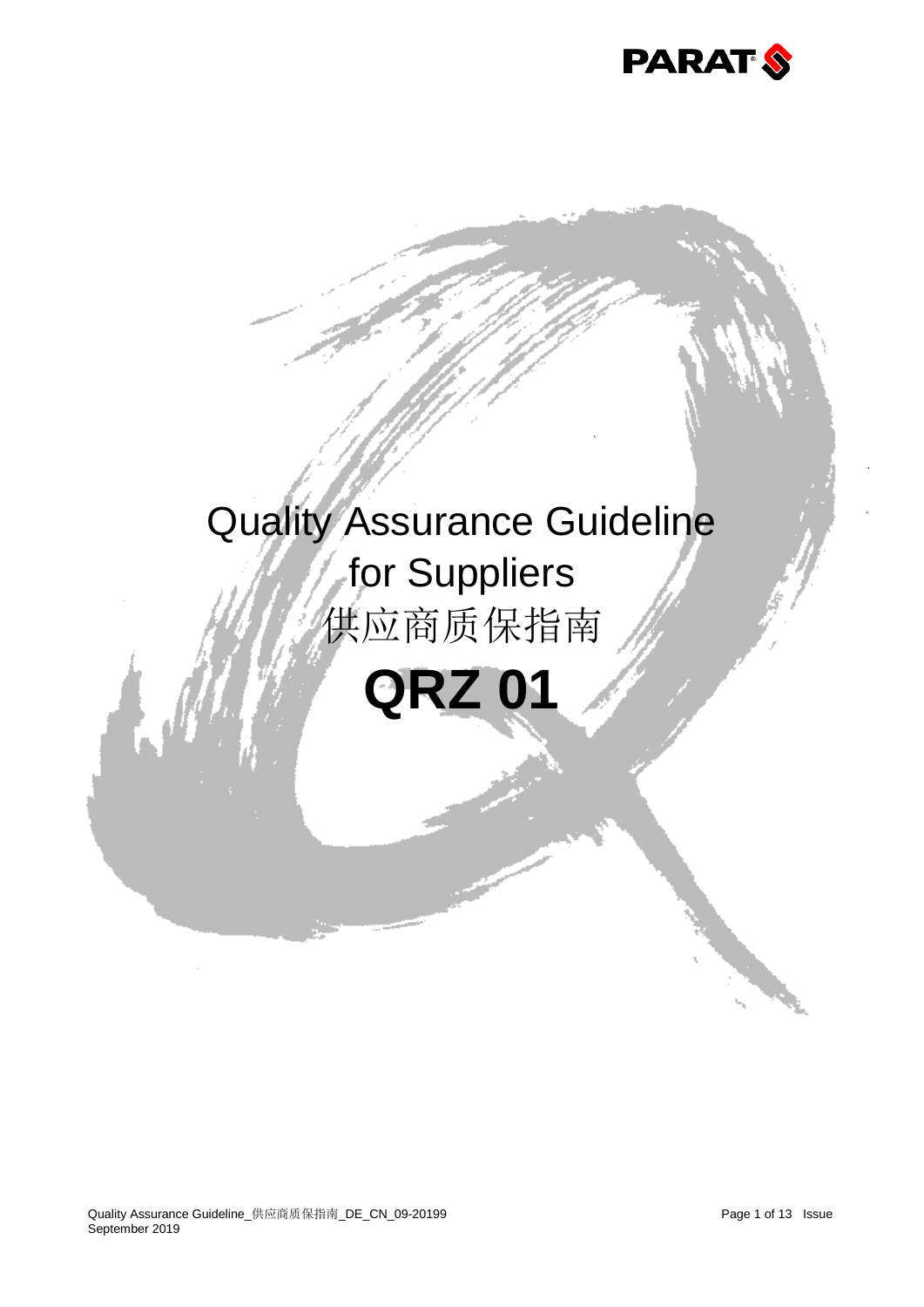

# Table of Contents 目录

| 2              |           |                                                                                    |  |  |  |  |
|----------------|-----------|------------------------------------------------------------------------------------|--|--|--|--|
| 3              |           |                                                                                    |  |  |  |  |
| 4              |           |                                                                                    |  |  |  |  |
| 5              |           |                                                                                    |  |  |  |  |
|                | 5.3.1     |                                                                                    |  |  |  |  |
| 6              |           |                                                                                    |  |  |  |  |
|                | 6.1.2.3   |                                                                                    |  |  |  |  |
| $\overline{7}$ |           |                                                                                    |  |  |  |  |
|                | 7.1.3.1   |                                                                                    |  |  |  |  |
|                | 7.1.3.2   |                                                                                    |  |  |  |  |
|                | 7.1.5     |                                                                                    |  |  |  |  |
| 8              |           |                                                                                    |  |  |  |  |
|                | 8.1       |                                                                                    |  |  |  |  |
|                | 8.1.2     |                                                                                    |  |  |  |  |
|                | 8.2       | Requirements for products and services 产品及服务要求………………………………………………………………………………7      |  |  |  |  |
|                | 8.2.3.1.2 |                                                                                    |  |  |  |  |
|                | 8.2.3.1.3 |                                                                                    |  |  |  |  |
|                | 8.3       |                                                                                    |  |  |  |  |
|                | 8.3.3     |                                                                                    |  |  |  |  |
|                | 8.3.3.1   |                                                                                    |  |  |  |  |
|                | 8.3.3.2   |                                                                                    |  |  |  |  |
|                | 8.3.3.3   |                                                                                    |  |  |  |  |
|                | 8.3.4.3   | Production Process Approval and Product Release (PPF) 生产过程审核和产品发布(PPF)  8          |  |  |  |  |
|                | 8.3.5.1   | Results of Product Development and Production Process Development 产品开发及生产过程开发结果  9 |  |  |  |  |
|                | 8.3.6     |                                                                                    |  |  |  |  |
|                | 8.4       | Control of externally provided processes, products and services 外部供应过程、产品与服务的管控  9 |  |  |  |  |
|                | 8.4.1.3   |                                                                                    |  |  |  |  |
|                | 8.4.2.1   |                                                                                    |  |  |  |  |
|                | 8.4.2.1   |                                                                                    |  |  |  |  |
|                | 8.4.2.4   |                                                                                    |  |  |  |  |
|                | 8.5       | Production and service provision 生产与服务条款……………………………………………………………………………………10         |  |  |  |  |
|                | 8.5.1     |                                                                                    |  |  |  |  |
|                | 8.5.2     |                                                                                    |  |  |  |  |
|                | 8.5.3     |                                                                                    |  |  |  |  |
|                | 8.5.4     |                                                                                    |  |  |  |  |
|                | 8.5.4.1   |                                                                                    |  |  |  |  |
|                | 8.5.6     |                                                                                    |  |  |  |  |
|                | 8.7       |                                                                                    |  |  |  |  |
| 9              |           |                                                                                    |  |  |  |  |
|                | 9.1       |                                                                                    |  |  |  |  |
|                | 9.1.1     |                                                                                    |  |  |  |  |
|                | 9.1.1.2   |                                                                                    |  |  |  |  |
| 10             |           |                                                                                    |  |  |  |  |
|                | 10.2.3    |                                                                                    |  |  |  |  |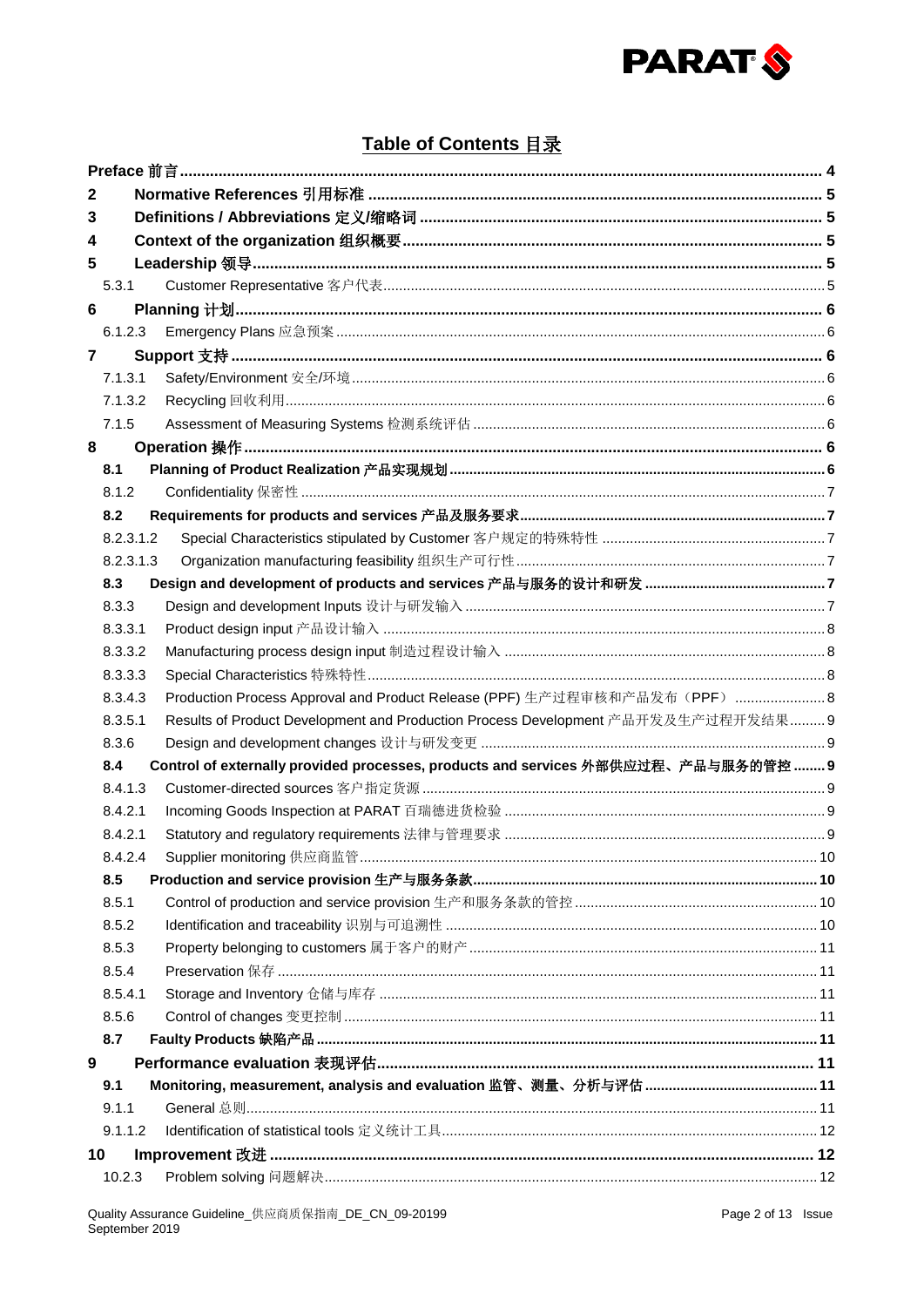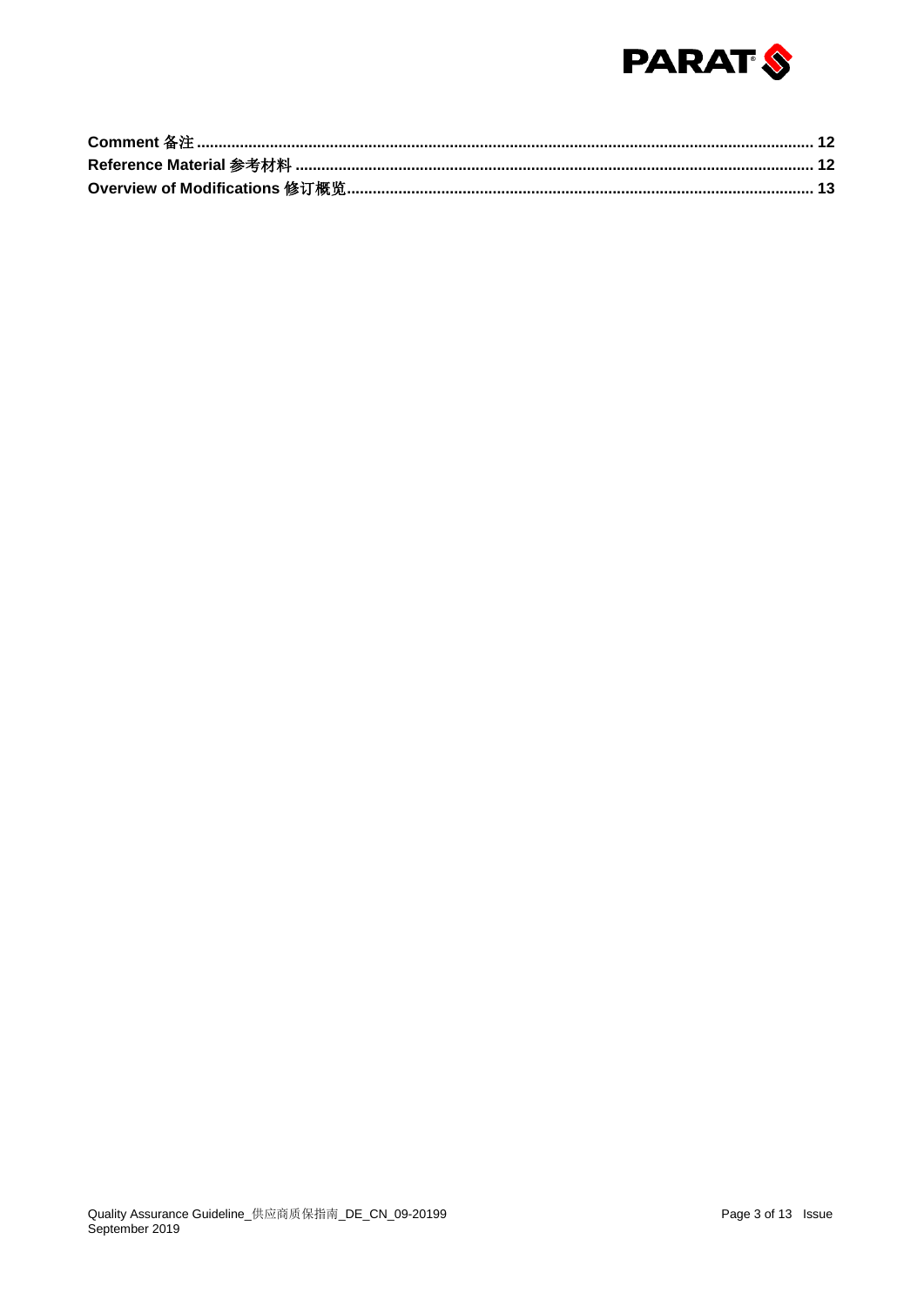

# **Preface** 前言

In order to live up to continuous market requirements, we are in an urgent need of capable suppliers, who endeavor jointly, even beyond basic requirements, to face up to future challenges.

With such partners being competent and willing to bring in product- and process-related know how for mutual benefit, we will be able to achieve ambitious quality objectives.

为了持续符合市场的要求,我们迫切需要一批有能力,并且可以和我们一起努力, 甚至能以超越基本要求的 态度面对未来挑战的供应商。

这样的供应商能满足我们的供应需求,并且愿意为了共同利益贡献出与产品和生产过程相关的专利技术,与百 瑞德一起实现宏伟的质量目标。

This quality assurance guideline shows the operations for a partnership cooperation between suppliers and our companies

此质保指南展示了供应商和我们百瑞德公司,包括以下子公司(以下简称"百瑞德")之间的伙伴合作关系及 合作方式,是彼此间共同活动的基本准则,是供应产品质量符合要求的担保。

#### **PARAT Beteiligungs GmbH**

Schönenbach Straße 1 94089 Neureichenau (Deutschland)

#### **PARAT GmbH & Co. KG**

Schönenbach Straße 1 94089 Neureichenau (Deutschland)

**PARAT Ungarn Kft.**

Gyarmati út. 1 2699 Szügy (Ungarn)

# **S.C. PARAT RO S.R.L.**

Str. Baratilor 8a Sat. Albesti, Com. Albesti 547025 Jud. Mures (Rumänien)

#### **PARAT Vehicle Trim Parts (Nantong) Co., Ltd.**

Changxing Road 19, NETDA, Nantong, Jiangsu, P.R.C. Post code:226016

(hereinafter called PARAT). The guideline is the basic principle for our common activities and defines the requirements to ensure the quality of supplied products.

(下文中称为百瑞德) 此指南是一般活动的基本原则,同时定义列能保证提供产品质量的要求。

**This quality assurance guideline constitutes a binding document. It is part of the contractual agreement between PARAT and the supplier.**

此质保指南包含一个有法律约束力的文件,是百瑞德与供应商之间签订合同的一部分。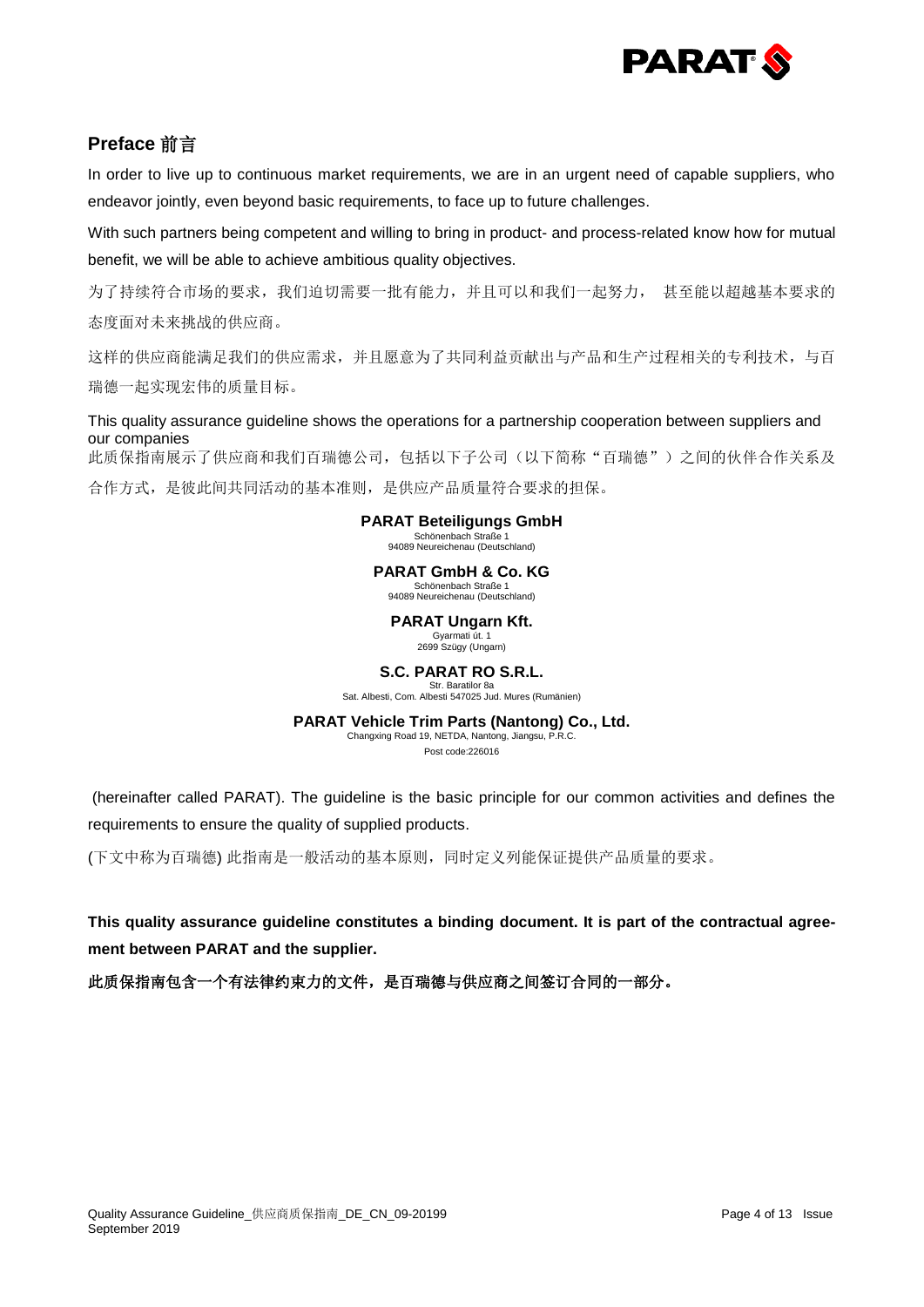

# **2 Normative References** 引用标准

This document contains provisions which constitute provisions of this quality assurance guideline by references in the text. The structure of this guideline follows ISO 9001 and IATF 16949, in order to maintain relation to standard requirements. As we only describe very important basic principles for PARAT, we partly do not observe consecutive numbering.

这个文件包含一些条款,这些条款通过在文本中引用的形式形成了此质保指南的条款。为保持规范,本指南的结构遵循了 ISO 9001 和 IATF 16949。我们只描述了一些对百瑞德非常重要的基本原则,故而本文没有连续编号。

# **3 Definitions / Abbreviations** 定义**/**缩略词

| Cmk                              | short-term capability: capability index of a solid (controlled) process.                                                                                                                                                                                                                                                                                                                                     |  |  |  |
|----------------------------------|--------------------------------------------------------------------------------------------------------------------------------------------------------------------------------------------------------------------------------------------------------------------------------------------------------------------------------------------------------------------------------------------------------------|--|--|--|
|                                  | Index is determined via big spot tests within short period of time.                                                                                                                                                                                                                                                                                                                                          |  |  |  |
|                                  | 短期能力:处于稳定状态(控制状态)下的能力指数,是短期内通过大抽样得到的数据                                                                                                                                                                                                                                                                                                                                                                       |  |  |  |
| Cpk                              | long-term capability: capability index of a solid (controlled) process.                                                                                                                                                                                                                                                                                                                                      |  |  |  |
|                                  | Index is determined via small spot tests within a longer period of time.                                                                                                                                                                                                                                                                                                                                     |  |  |  |
|                                  | 长期能力:处于稳定状态(控制状态)下的能力指数,是较长时期内通过小抽样得到的数据                                                                                                                                                                                                                                                                                                                                                                     |  |  |  |
| <b>PPF</b>                       | production process and product release                                                                                                                                                                                                                                                                                                                                                                       |  |  |  |
|                                  | 生产过程和产品释放                                                                                                                                                                                                                                                                                                                                                                                                    |  |  |  |
| <b>PPM</b>                       | Parts Per Million (faulty parts per 1 Million)                                                                                                                                                                                                                                                                                                                                                               |  |  |  |
|                                  | 不良品率 (每百万)                                                                                                                                                                                                                                                                                                                                                                                                   |  |  |  |
| QM-System                        | <b>Quality Management System</b>                                                                                                                                                                                                                                                                                                                                                                             |  |  |  |
|                                  | 质量管理体系                                                                                                                                                                                                                                                                                                                                                                                                       |  |  |  |
| special characteristics<br>特殊特性  | Product characteristics or production process parameter, which can affect safety or<br>compliance with administrative provisions, fit, function, performance or further<br>product processing. These characteristics may also be denominated differently<br>in purchase specifications (e. g. as critical, important or significant characteristics).<br>可以影响安全,或者与行政条款、外形、功能、性能、或者将来产品加工有关的产品特性或生产过程参<br>数。 |  |  |  |
| critical characteristics<br>关键特性 | 这些特性在采购说明中也可能有其他的不同的名称(例如,关键特性,重要特性或者显著特性)。<br>Product characteristics or production process parameter, which may affect<br>safety or compliance with administrative provisions.<br>可以影响安全或者与行政条款有关的产品特性或生产过程参数                                                                                                                                                                                              |  |  |  |

Comment: The abbreviations and interpretations are valid as stated in the ISO 9000 and ISO 9001. 注:以上缩略词和注释均包含在 DIN EN ISO 9000 和 DIN EN ISO 9001 中。

# **4 Context of the organization** 组织概要

Based on the products delivered to PARAT, the supplier has to comply at least with the requirements of elements 7.5.2 (Creating and updating), 7.5.3 (Control of documented information), 8 (Operation), 9 (Performance evaluation) and 10 (Improvement) of ISO 9001. In addition, the requirements of this quality assurance guideline and contractual provisions are binding.

根据提供给百瑞德的不同产品,供应商至少须要符合 ISO 9001 中的 7.5.2 (创建与更新)、7.5.3 (记录信息控制)、8(操作)、9(功 能评估)、10(改进)所提出的要求。此外,此质保指南与合同条款中的要求具有法律效力。

Suppliers delivering to our automotive division shall

- provide a QM-System according to DIN EN ISO 9001 (and apply it), which has been certified by an accredited certificate authority, resp. supplier shall strive for such certification.
- enhance the QM-System regarding compliance of requirements according to IATF 16949.

汽车部门的供应商应

- 根据 DIN EN ISO 9001 提供其质量管理体系, 如未认证, 应向认证部门申请认证。
- 根据 IATF 16949 的要求改进质量管理体系。

# **5 Leadership** 领导

#### **5.3.1 Customer Representative** 客户代表

Supplier must assign personnel with their responsibilities and competencies, in order to ensure compliance with PARAT's requirements. These assignments must be documented (e.g. customer representative) and includes but is not limited to the selection of special char-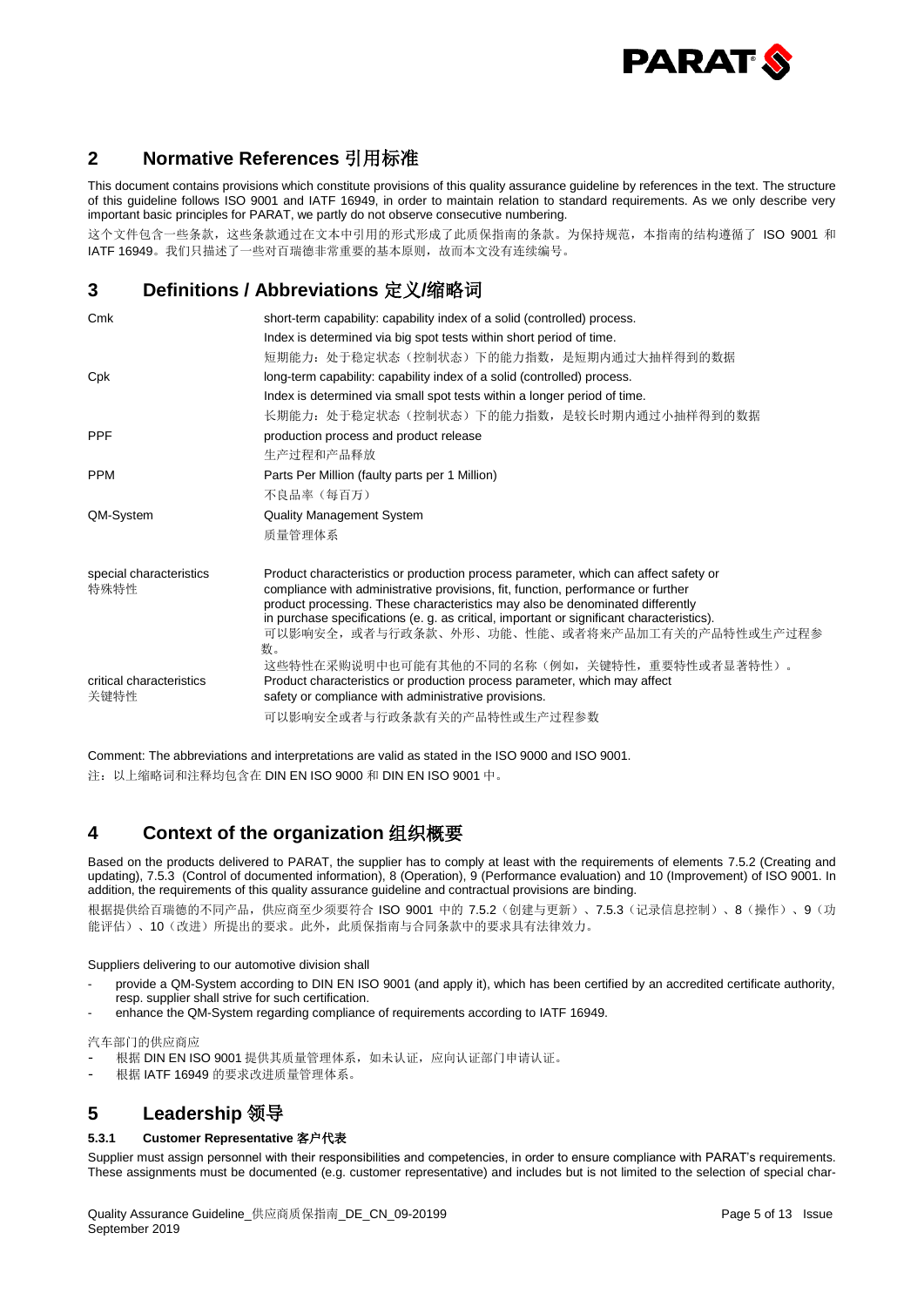

acteristics, setting quality objectives and related training, corrective and preventive actions, product design and development, capacity analysis, logistics information, customer scorecards, and customer portals.

为确保能够符合百瑞德的要求,供应商必须委派相关人员,赋予其责任与权限,其任务需要被记录在案(例如:客户代表),任务包括但 不限于选择特殊特性、设置质量目标、相关培训、纠正和预防措施、产品设计与研发、产能分析、物流信息、客户评分卡以及客户门户。

# **6 Planning** 计划

#### **6.1.2.3 Emergency Plans** 应急预案

Supplier must identify and evaluate internal and external risks to all manufacturing processes and infrastructure equipment essential to maintain production output and to ensure that requirements from PARAT are met. In addition, contingency plans must be prepared to maintain part supply in the event of any of the following events: key equipment failures, interruption from externally provided products, processes, and services, recurring natural disaster, fire, utility interruptions, labour shortages or infrastructures disruptions. In addition to the contingency plans, a notification process must be established to PARAT for the extent and duration of each situation affecting PARAT operations.

The contingency plans shall include provisions to validate that the manufactured product continues to meet customer specifications after the re-start of production following an emergency in which production was stopped and if the regular shutdown processes were not followed.

供应商必须评估确定其内外部存在的风险,包括整个制造过程以及对产量有重大影响的基础设施与设备存在的风险,确保可以满足百瑞德 的要求。此外,供应商还必须准备应急预案,确保在以下事件,如关键设备故障、外部供货、加工过程或服务中断、循环发生的自然灾害、 火灾、公共供给中断、劳动力短缺或基础设施损坏发生时仍能维持供应。除准备应急预案外,供应商还应建议一个通知流程,以便百瑞德 能够了解每种事件对百瑞德活动的影响程度与时间。

应急预案中还应包括相应条款,保证在紧急事件发生后,企业未进入常规的关闭程序的情况下生产中断后重新生产出的产品仍能满足客户 的要求。

# **7 Support** 支持

#### **7.1.3.1 Safety/Environment** 安全**/**环境

Supplier has to consider product safety and measures to minimize potential risks for workers and environment, especially in development process and at production process works.

Supplier has to fulfil REACH-regulation 1907/2006 EG. Based on this, the supplier has to provide requisite information first time during quotation phase. For substances of very high concern additionally to the material name we need sufficient information to allow safe use of the article. Safety data sheets have to be forwarded to PARAT for all materials and preparations. Production facilities and machines supplied to PARAT must comply with applicable regulations.

供应商必须考虑产品的安全性,尤其是在研发阶段和生产过程中,尽可能减少对工人和环境造成的潜在风险。

供应商必须遵守 REACH1907/2006EG 的规定。基于此规定,供应商须在报价阶段第一时间向百瑞德提供必要的信息,对于高度关注的物 质,除了材料名称我们还需要足够的信息以确保产品的安全使用。所有材料和准备工作的安全资料表需要提交给百瑞德。

所有提供给百瑞德的生产设备和机械必须符合相关规定。

#### **7.1.3.2 Recycling** 回收利用

Materials recycling (e. g. varietal purity) has to be recognized during product development.

If stipulated, materials will be returned to supplier for recycling purpose.

在产品研发阶段就应考虑材料的回收利用问题(例如:材料单一化)。

如有规定,应将材料返还给供应商进行回收利用。

#### **7.1.5 Assessment of Measuring Systems** 检测系统评估

Only test equipment with adequate small measurement uncertainty shall be used for any measurement activities. Evidence for test equipment capability has to be supplied and presented to PARAT by request.

任何检测活动只能使用检测不确定性足够小的检测设备进行检测。如有要求,供应商必须将这些设备的检测能力提供给百瑞德查看。

# **8 Operation** 操作

Generally, all products have to be delivered faultless and in time. If supplier fails to fulfil this requirement, PARAT may claim payment of all costs incurred, as stipulated separately.

通常,供应商必须及时提供喜无缺陷的产品给百瑞德。如供应商不能满足这一要求,百瑞德可按照另外的规定,要求供应商赔偿所有由此 产生的损失。

#### **8.1 Planning of Product Realization** 产品实现规划

Supplier must plan and develop the processes necessary for product realization. This includes quality planning. Basic principle for quality planning constitute VDA-volumes 4 part 1 to 3 resp. APQP (QS 9000).

Supplier has to define following items when planning product realization:

- quality objectives and product requirements,
- necessary product-specific verification-, validation-, monitoring- and testing activities, as well as product acceptance criteria,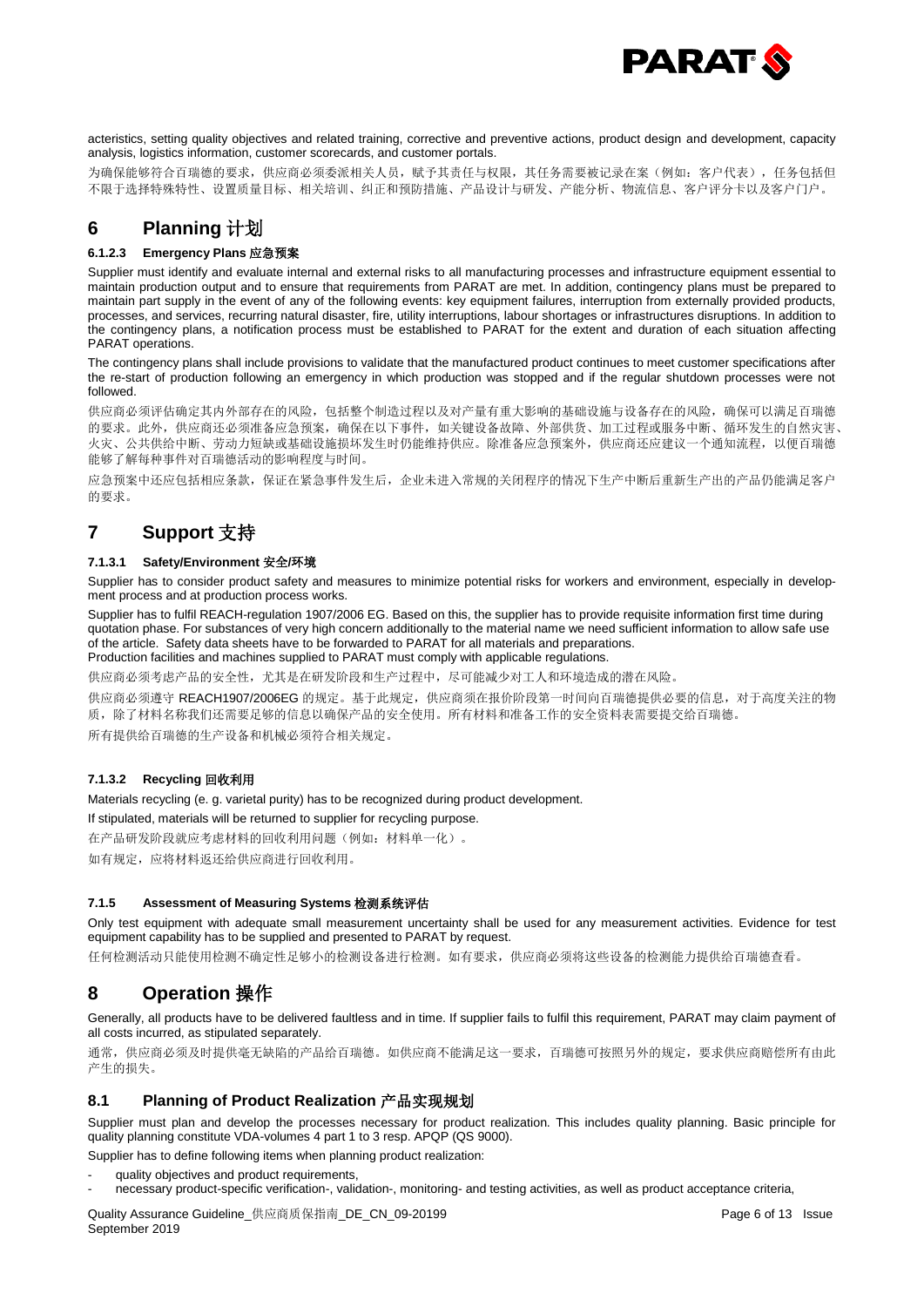

- necessary records to verify that realization processes and resulting products fulfill requirements.

The planning result must be available in appropriate form and has to be presented, resp. the right of access has to be granted to PARAT by request.

Supplier has to determine acceptance criteria and, if requested, solicit approval by PARAT. Current acceptance criteria (e. g. special and critical characteristics) are binding.

供应商应为产品实现规划并开发所有必要的过程,包括质量规划。质量规划的基本原则构成了 VDA 第 4 卷第 1 部分到第 3 部分以及 APQP 质量先期策划(QS 9000)。

供应商在规划产品实现时应明确以下几项:

- 质量目标以及产品要求;
- 必要的产品细节验证、确认、监测及测试活动以及产品验收标准;
- 必要的记录,以证明产品实现过程和产品符合要求。

如百瑞德要求,供应商须以合适的方式将规划结果呈交给百瑞德或者对百瑞德开放查看权。

供应商必须确定验收标准,如有要求,应将验收标准交由百瑞德批准。当前实施的验收标准(例如:特殊特性和关键特性)具有法律约束 力。

#### **8.1.2 Confidentiality** 保密性

Confidentiality during development of products and projects by order of PARAT, as well as confidentiality of corresponding product information has to be assured.

百瑞德要求供应商必须保证在产品和项目研发阶段严守产品信息以及其他对应的产品的机密信息。

#### **8.2 Requirements for products and services** 产品及服务要求

#### **8.2.3.1.2 Special Characteristics stipulated by Customer** 客户规定的特殊特性

Supplier must demonstrate requirement fulfillment regarding special characteristics determined by him and customer. Corresponding records have to be kept.

The records will be provided to PARAT by request, resp. right of access will be granted.

供应商须展示其能够满足自己及客户提出的特殊特性的要求。相关记录要进行保存。

如有要求,以上记录将会被提供给百瑞德或者对百瑞德开发查看权。

#### **8.2.3.1.3 Organization manufacturing feasibility** 组织生产可行性 **--> 7.2.2.2**

Supplier must check, if it is feasible that the supplier`s manufacturing processes are capable of consistently producing product that meets all of the engineering and capacity requirements specified by PARAT. The feasibility study must also be carried out and documented for each changed manufacturing process or for every change to the product.

供应商须检查其制造流程是否能够持续生产出符合百瑞德关于工程与产能要求的产品。对每个有变化的制造过程或者每个有变更的产品, 供应商都应进行可行性研究,并记录。

#### **8.3 Design and development of products and services** 产品与服务的设计和研发

The items of this section may be excluded regarding product development, or may only be used in a reduced way, if supplier bears no responsibility for product development. Nevertheless he is obliged to point PARAT out to possible problems during realization of specifications as well as product risks.

These exclusions are not subject to development of production process.

如果供应商不负责产品研发,这部分关于产品研发的内容可以省略,或者部分省略。不过,供应商仍有义务给百瑞德指出在产品要求实现 的过程中以及产品风险中可能存在的问题。

忽略的部分不受生产过程研发的影响。

#### **8.3.3 Design and development Inputs** 设计和研发输入

Inputs regarding product requirements have to be defined, recorded and realized.

These inputs must contain:

- a) functional and performance requirements (e. g. procurement data by PARAT as per order text, drawing, specifications, contract document, standards, a.s.o.),
- b) information derived from previous similar design and development activities,
- c) applicable statutory\* and regulatory requirements,
- d) standards or codes of practice that the supplier has committed to implement,
- e) potential consequences of failure due to the nature of the products and services.

\* This implies material prohibitions and application-oriented restrictions. More information is available on our homepage which will be updated on changes. 关于产品要求的输入必须明确,并进行记录,得到实现。

输入必须包括:

- a) 功能和性能要求(例如, 百瑞德每个订单、图纸、规格说明、合同文件、标准等等的采购量数据):
- b) 从过去类似设计和研发活动中获得的信息;
- c) 适用的法律\*和管理 要求;
- d) 供应商承诺实施的行业标准或规范;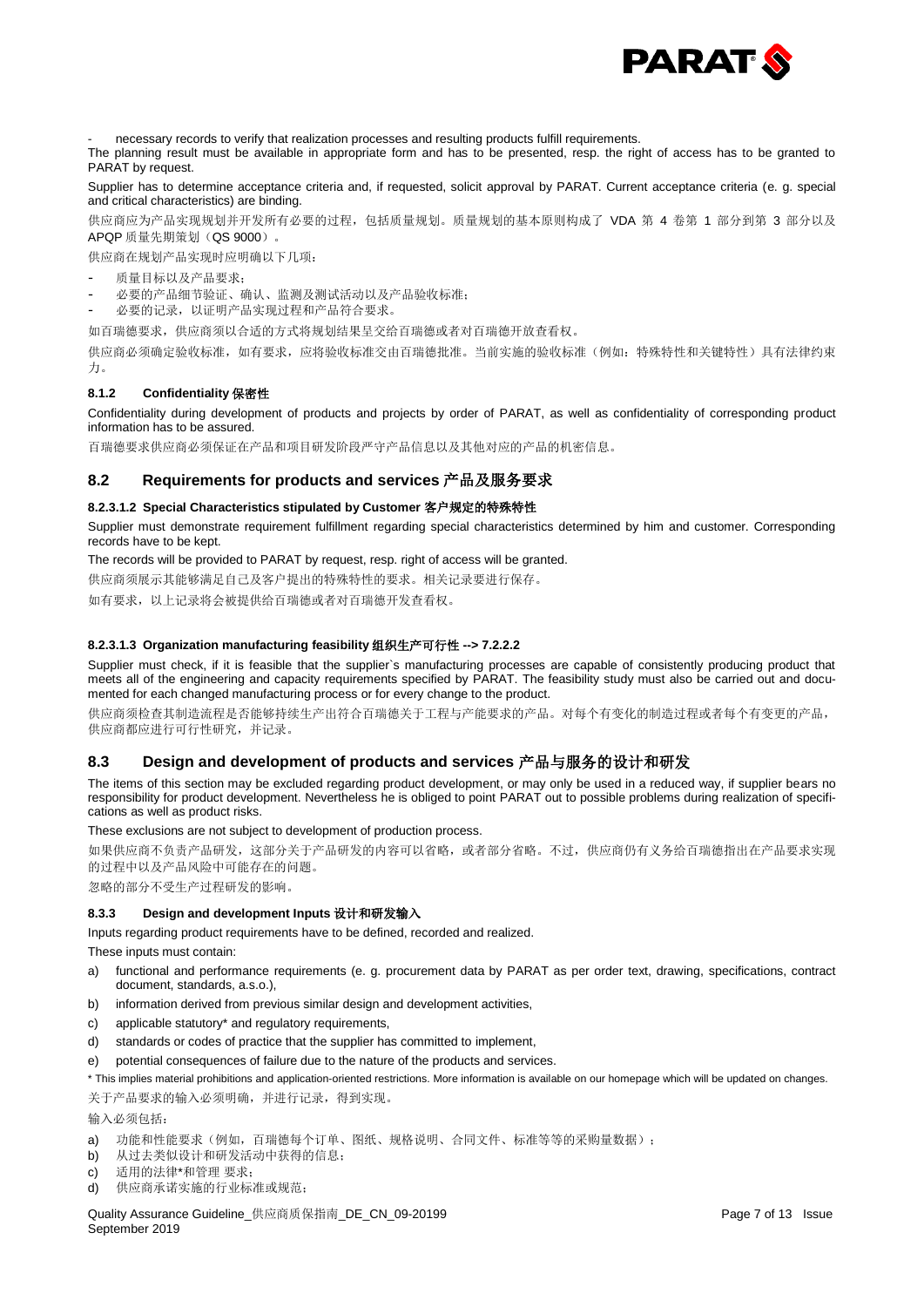

#### e) 因产品或服务性质导致的故障的可能后果。

\*此处指关于材料的禁令以及关于应用方面的限制。更多信息详见我们的主页,如有变化,即时更新。

#### **8.3.3.1 Product design input** 产品设计输入

In case of new development and change a Design-FMEA must be generally prepared according to guidelines of VDA volume 4 part 2 (resp. according to QS 9000:FMEA, if requested).

有新产品开发或者原有产品设计变更时,供应商必须根据 VDA 第 4 卷第 2 部分的指南(或者,如有要求根据 QS 9000: FMEA)准备一个 设计 FMEA。

#### **8.3.3.2 Manufacturing process design input** 制造过程设计输入

In case of development and change of production processes a Process-FMEA must generally be prepared according to guidelines of VDA volume 4 part 2 (resp. according to QS 9000:FMEA, if requested).

开发生产过程或生产过程变更时,供应商必须根据 VDA 第 4 卷第 2 部分的指南(或者, 如有要求根据 QS 9000: FMEA)准备一个过程 FMEA。

#### **8.3.3.3 Special Characteristics** 特殊特性

Supplier must identify, define and document special characteristics and include any special characteristics in the product control plan. If stipulated, PARAT will confirm compliance with special characteristics via plant test certificates. The necessary documentation has to be worked out free of charge.

If stipulated during planning/development, resp. requested by PARAT, the process capability will be calculated statistically via process capability studies and confirmed afterwards.

For evidence of process capability following limits are applicable (unless otherwise agreed):

short-term capability Cmk  $\geq 1.67$  long-term capability Cpk  $\geq 1.33$ 

供应商必须定义、确定、记录特殊特性,并将其全部包含在产品控制计划中。

如有规定,百瑞德将通过工厂实验证书确认接受特殊特性。供应商必须免费制定必要的文件。

如果计划/开发阶段有规定或者百瑞德有要求,供应商需通过研究去统计计算、确认加工能力。

证明加工能力时可参考以下界限(除非另外规定):

短期能力 Cmk 1.67 长期能力 Cpk 1.33

#### **8.3.4.3 Production Process Approval and Product Release (PPF)** 生产过程审核和产品发布(**PPF**)

Assessment of production processes and First Sampling are the basis for production process approval and product release. The necessary releases can be effected by PARAT and/or our customers at supplier's plant.

Supplier has to comply with PARAT's current procedure for production process approval and product release (e. g. according to VDA volume 2, QS 9000:PPAP). The necessary documentation has to be worked out. Target date according to purchase order.

The PPF-procedure comprises evidence of all characteristics defined by PARAT, including provisions, standards and specifications concerned.

The PPF-procedure has to be started independently by supplier in case of

- innovations
- technical modifications (parts changed, specifications changed)
- change at suppliers production facilities (e. g. internal relocation)
- changes in subcontractors chain
- changes in production process (e. g. parameter, procedure, operations, a.s.o.)
- long-time production downtimes.

Unless determined otherwise by PARAT, production process approval and product release are carried out according to VDA volume 2. Unless otherwise agreed, sample parts with adequate documentation have to be sent to PARAT for PPF in any cases. The necessary sample parts quantity has to be coordinated with PARAT, resp. can be seen on purchase order. First samples must be produced using series tools and equipment, and the manufacturing process must comply with the later series production.

All physical products to be delivered to PARAT must fulfill requirements according to applicable EU Directives with regards to material composition. In compliance with supplier information mentioned in 8.3.3, all material data have to be transmitted in the course of PPF procedure and to be confirmed on cover sheet of PPF documentation. In case of declaration in IMDS, IMDS-ID has to be present on cover sheet of PPF documentation. Conformity to EU Directives resp. complete declaration of ingredients and complete information according to 7.1.3.1 are prerequisites for PPF procedures.

Before sample parts and documentation presentation, all characteristics, which diverge from target specifications, have to be coordinated in writing with PARAT and to be documented via special release. In case of deviating / incomplete PPF procedures, PARAT may demand an expense allowance according to separate arrangement.

Supplier has to apply the procedure for production process approval and product release also to his subcontractors.

生产过程和首件样品的评估结果是审核生产过程和产品发布的基础。必要的审核程序可由百瑞德和/或我们的客户在供应商工厂进行。

供应商必须遵守百瑞德现行的生产过程和产品发布审核程序(例如:根据 VDA 第 2 卷, QS 9000: PPAP)。供应商必须制定必要的文 件,根据采购订单决定目标日期。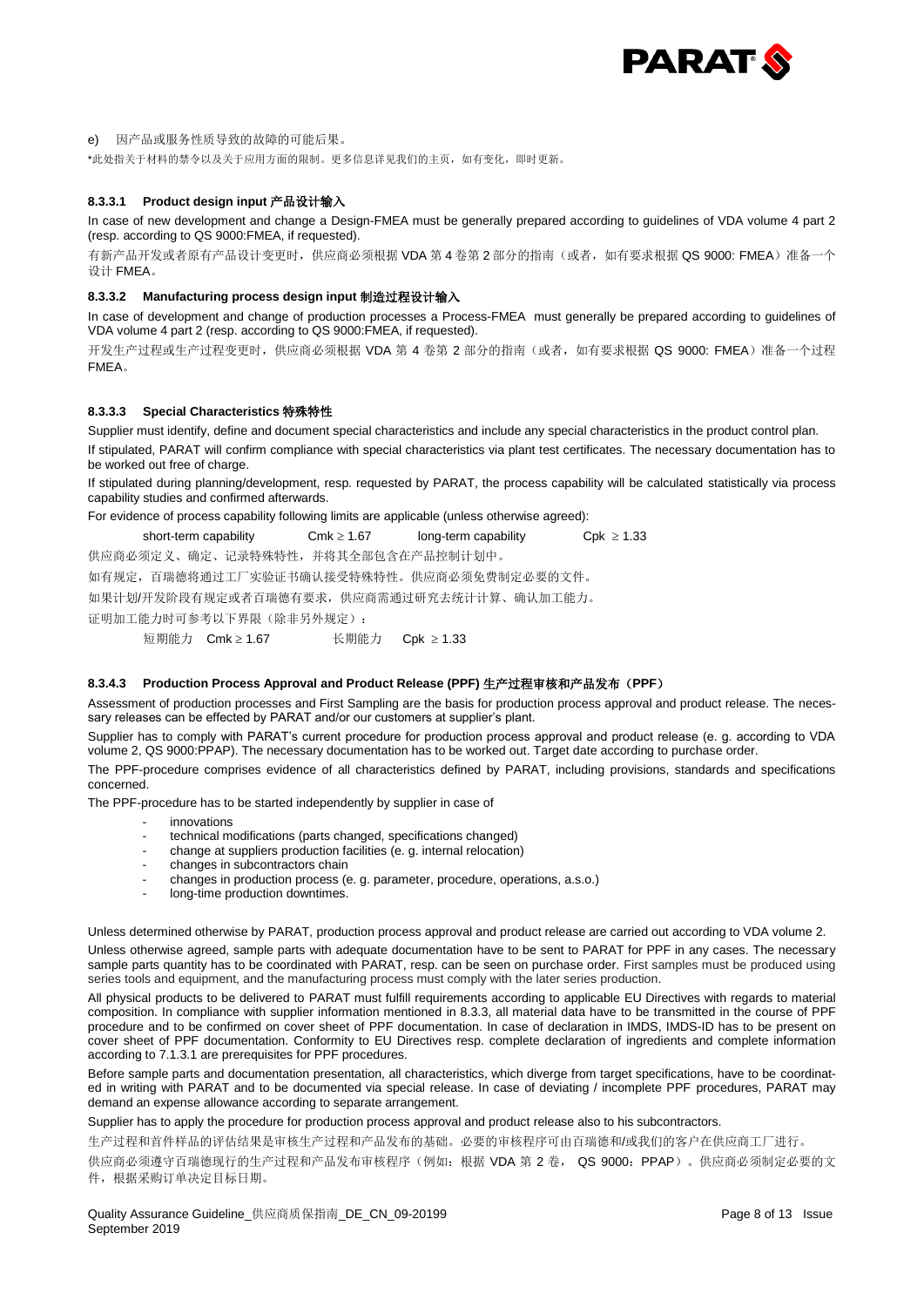

PPF 程序包含百瑞德确定的所有特性的证据,包括条款、标准和相关规格。

- 以下情况时供应商应自主启动 PPF 程序:
	- 革新:
	- 技术上的变更(零件改变、规格改变);
	- 供应商生产设备发生改变(例如,内部调整位置);
	- 分包商链有改变;
	- 生产过程有改变(例如: 参数、过程、操作等);
	- 长期停工

除非百瑞德另外规定,否则生产过程审核和产品发布均按照 VDA 第 2 卷规定执行。

除非另行商定,否则在任何情况下供应商都应向百瑞德提供样件和必要足够的文件用于 PPF。样件数量应符合百瑞德要求或者参考相应订 单。首批样品必须使用量产时使用的模具和设备进行生产,生产过程也必须与之后量产的生产过程相符。

所有提供给百瑞德的实体产品均须符合适用的欧盟指令关于材料构成的要求。为符合上文 8.3.3 提出的供应商信息,所有材料数据均须在 PPF 过程中得到传递,且必须在 PPF 文件的封面做出确认。如公布在 IMDS 中, 则须在 PPF 文件封面上显示 IMDS 的 ID。符合欧盟指令、 对成分的完整公布以及根据 7.1.3.1 提供完整的信息是 PPF 程序的必备条件。

在展示样件和文件之前,所有与目标规格有偏差的特性均须以书面形式与百瑞德进行协调,并通过特殊发布记录。如与 PPF 程序有偏差 或程序未被完全执行,百瑞德有权根据另行安排要求费用补偿。

供应商也必须对其分包商执行生产过程审核和产品发布过程。

#### **8.3.5.1 Results of Product Development and Production Process Development** 产品开发及生产过程开发结果**--> 7.3.3.1**

FMEA's have to be presented to PARAT by request and inspection has to be allowed.

如有要求,供应商必须将 FMEA 提供给百瑞德,并允许百瑞德检查。

#### **8.3.6 Design and development changes** 设计与研发变更

Records showing design and development changes, results of reviews of the changes, authorization of the changes and necessary actions taken to prevent adverse impacts have to be presented to PARAT by request and inspection has to be allowed. Development changes contain all modifications made during production time of a product.

如有要求,供应商必须将设计与研发变更记录、变更复审结果、变更授权以及采取的必要的防止负面影响的措施展示给百瑞德看,并允许 百瑞德检查。研发变更包含一种产品生产时所有的改变情况。

#### **8.4 Control of externally provided processes, products and services** 外部供应过程、产品与服务的 管控

#### **8.4.1.3 Customer-directed sources** 客户指定货源

Utilization of supply sources approved by PARAT, including tooling and measuring device suppliers, does not release supplier from his responsibility to guarantee quality of such products obtained.

使用百瑞德审核通过的货源,包括模具和检测设备,并不能免除供应商保证所得产品质量的责任。

#### **8.4.2.1 Incoming Goods Inspection at PARAT** 百瑞德进货检查

Independent of final inspection done by supplier, PARAT carries out following incoming goods inspections:

- identification test
	- visual inspection regarding immediately recognizable transport damage
	- quantity inspection (according to shipping documents)
	- problem-oriented inspection of product characteristics

PARAT will immediately notify the supplier in writing about obviously recognized defects (in special cases even in advance by phone). Hidden defects, which have not been recognized during incoming goods inspection, as to say, which have not been seen, will be communicated to supplier after detection, as to say, with scrap collect approval.

除供应商终检之外,百瑞德还将对进货进行以下检查:

- 鉴别测试
- 外观检查,是否有可识别的运输损伤
- 质量检查(根据装运文件)
- 关于产品特性以问题为导向的检查

百瑞德会第一时间以书面形式通知供应商发现的明显可见的损伤情况(特殊情况下也可提前以电话形式沟通)。

进货检查时没有发现的隐藏缺陷将会在百瑞德发现后、通过废品回收审核后通知供应商。

#### **8.4.2.1 Statutory and regulatory requirements** 法律和管理要求

Supplier must ensure the compliance of all processes, products and services, including spare parts as well as parts of external suppliers and externally provided processes, with all requirements of PARAT as well as with the current applicable statutory and regulatory requirements in the country of receipt, the country of shipment, and the PARAT-identified country of destination, if provided.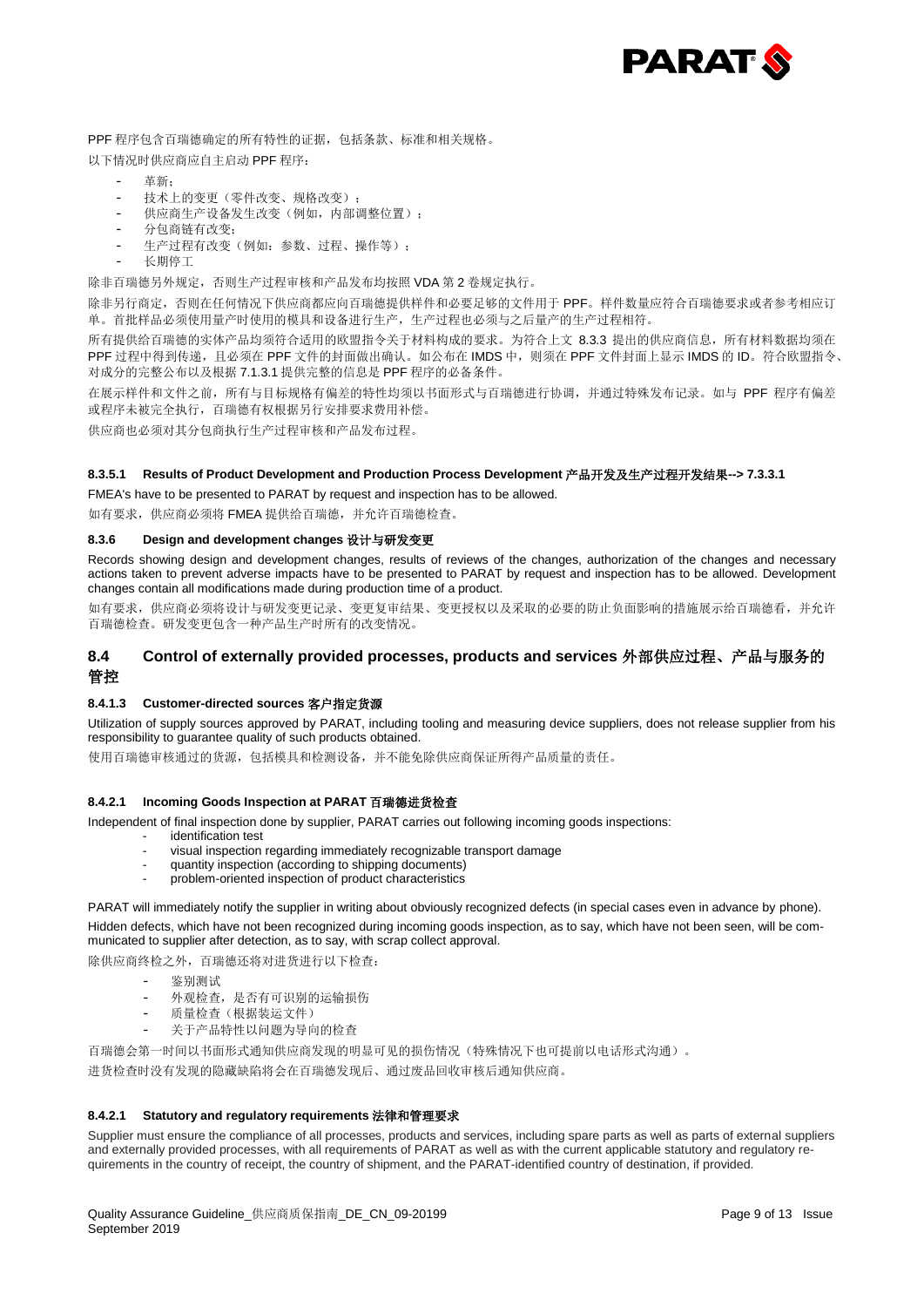

供应商必须保证所有生产过程、产品和服务,包括备品备件以及外部供应商提供的产品、外包的生产过程,都符合百瑞德的所有要求,以 及接收国家、装运国家以及百瑞德指定的目的国家(如提供了的话)现行的法律和管理要求。

#### **8.4.2.4 Supplier monitoring** 供应商监管

Suppliers have to control their performances with the aid of following indicators:

- quality of products delivered, disruptions at PARAT, as to say, at customer (incl. yard holds and stop ships),
	- delivery schedule performance,
	- number of occurrences of premium freight,
	- status reports by PARAT regarding quality and shipping matters,
- warranty, field actions, and recalls.
- 供应商必须借助一下指标监管其生产情况:
	- 供应产品的质量;
	- 给百瑞德,即客户造成的损害(包括仓库积压和停运);
	- 交货守时情况;
	- 产生附加运费的次数;
	- 百瑞德关于质量和交货情况的状态汇报;
	- 质保、现场行动、召回

#### **8.5 Production and service provision** 生产和服务条款

#### **8.5.1 Control of production and service provision** 生产和服务条款的管控

Supplier must draw up documented working instructions or other specifications for all workers responsible for process operations, which may affect product quality. These instructions or specifications shall be available for usage at working place.

The instructions shall derive from sources, such as quality management plan, production control plan and product realization process. 供应商必须为负责生产操作,能对产品质量产生影响的的工人起草制定工作指南或其他规范说明,并将其放置在工作场所中供使用。 工作指南应源于质量管理计划、生产控制计划和产品实现过程等资源。

#### **8.5.2 Identification and traceability** 识别与可追溯性

Supplier has to label the products and/or packaging units clearly visible with at least part number, date and quantity. PARAT specifications have to be observed regarding labelling type. Unmarked, resp. incorrect labelled products shall be treated as faulty products.

In case of critical and, if necessary, even in case of other special characteristics, supplier has to guarantee appropriate traceability. That means,

- restriction to a certain lot size shall be possible in the event of damage.
- product condition has to be verified retroactively using appropriate records.

Traceability has to be guaranteed concerning characteristics, which

- are regulated by law.
- are defined by PARAT or her customers,
- have been determined by supplier himself in his own interest.

If characteristics are predetermined in PARAT's procurement documents, they have to be labelled accordingly, e. g.

- according to VDA volume 1
- marking of document with a "D",
- with indication in writing, that a critical or safety-related characteristic or a characteristic subject to documentation is concerned.

The characteristics must also be marked in supplier's documentation. Restriction type and traceability must be arranged with PARAT in case of critical characteristics or characteristics determined by PARAT. This can be done for example according to order number, product, packaging unit, job number, delivery date or according to separate stipulation. Unless agreed otherwise, traceability data shall be marked on products and/or packaging units. Production part approvals, tooling records (including maintenance and ownership), product and process design records, purchase orders (if applicable), or contracts and amendments shall be retained for the length of time that the product is active for production and service requirements, plus one calendar year, unless otherwise specified by PARAT or regulatory agency. Production part approval documented information may include approved product, applicable test equipment records, or approved test data.

供应商应在产品和/或包装单位上做出明显的标记,标记上必须至少包含零件编号、日期和数量等信息。标记类型必须符合百瑞德的有关 规定。没有标记或者标记有误的产品将被视为缺陷产品。

如有投诉, 或者, 如有必要, 在一些特殊情况下, 供应商须保证产品的可追溯性, 即

- 如产品有损伤,必须能够追溯到某个批次;
- 产品条件必须能凭借合适的记录进行反向追溯。
- 可追溯性中关于以下方面的特性须得到保证:
	- 法律规定的特性;
		- 百瑞德或其客户确定的特性;
		- 供应商根据自身利益自行确定的特性。

如果百瑞德的采购文件中对这些特性有预先规定,那么这些特性须被做出相应的标记,例如: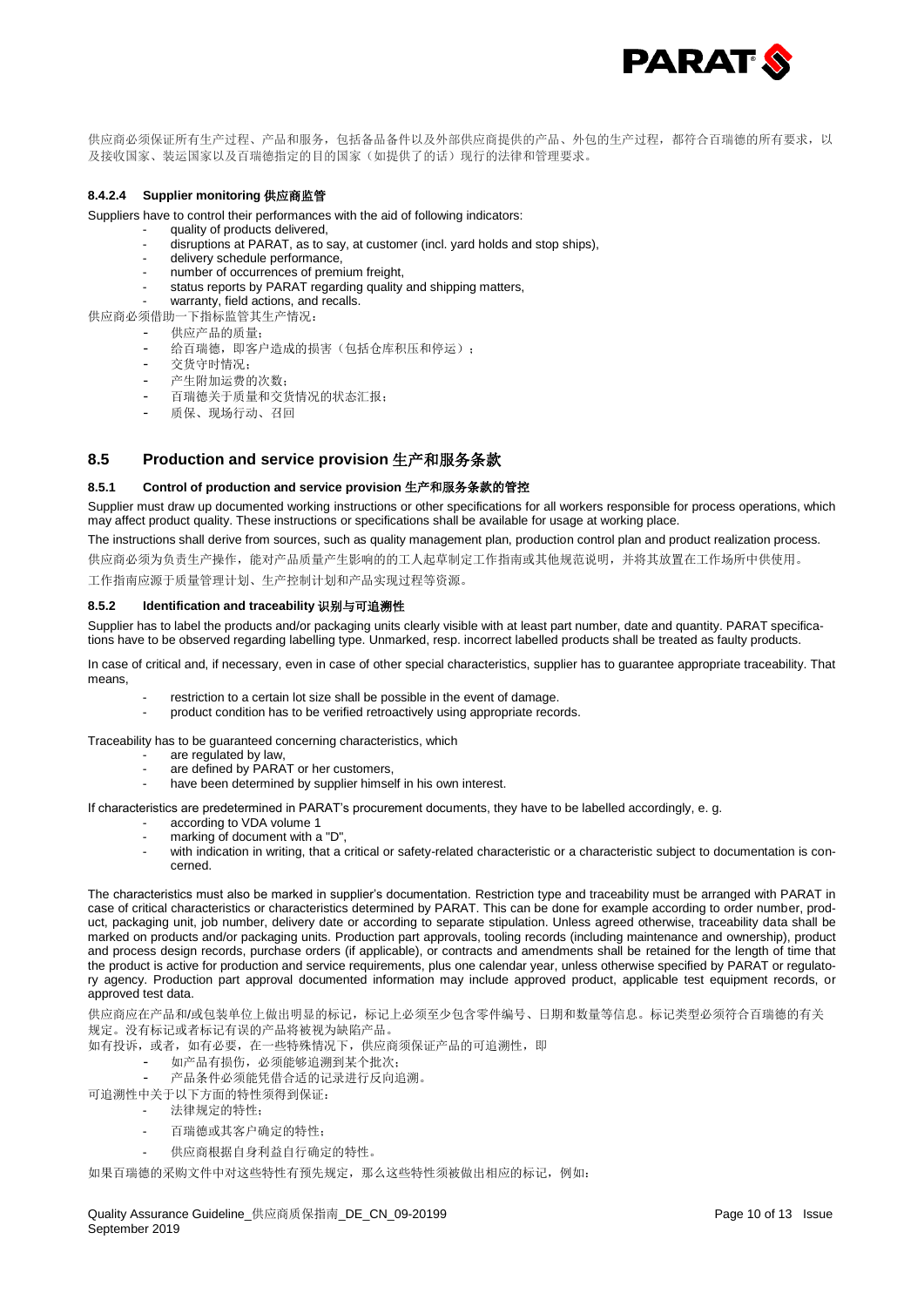

- 根据 VDA 第一卷;
- 用字母 D 标记文件;
- 做出书面提示,已考虑到关键特性或与安全有关的特性或者受文件制约的特性

这些特性也必须被标记在供应商的文件中。如有关键特性或百瑞德规定的特性,其约束类型和可追溯性必须与百瑞德一同安排。可以根据 例如订单号,产品,包装单位,工作号,交货日期或者其他规定的方法进行操作。除非有明确规定,否则必须在产品和/或者产品包装单 位上标记可追溯性数据。除非百瑞德或者管理部门有其他规定,否则供应商应保存生产产品许可文件、模具记录(包括维修记录和所有 权)、产品及生产过程设计记录、采购订单(如适用)或购货与订单修订,直到产品不再被用于生产或服务后的第二个日历年。生产产品 文件资料包括产品许可文件、适用的检测器具记录或者审核过的测试数据。

#### **8.5.3 Property belonging to customers** 属于客户的财产

PARAT's own tooling, production and measurement equipment shall be labeled durable, so that ownership structure is clearly identifiable and detectable. Supplier shall exercise care with property belonging to PARAT while it is under the organization`s control or being used by the supplier. When the property of PARAT is lost, damaged or otherwise found to be unsuitable for use, the supplier shall report this to PARAT and retain documented information on what has occurred.

百瑞德自己的模具、生产和检测设备必须用经久耐用的标签做出标记,保证所有权结构清晰明了。百瑞德财产在供应商处或者供应商在使 用百瑞德财产时应小心谨慎。百瑞德财产如丢失、损坏或不再适合使用,供应商应将情况报告给百瑞德,并保存好事情发生经过相关的信 息。

#### **8.5.4 Preservation** 保存

Supplier has to store material products in appropriate stockrooms and storage containers, so that product conformity up to manufacture at PARAT is guaranteed.

供应商须将材料保存在合适的仓库或者容器中,以保证产品的一致性,直到到达百瑞德进行生产制造。

#### **8.5.4.1 Storage and Inventory** 仓储与库存

Supplier must use an inventory system, such as "first-in/first-out", in order to optimize warehouse response time and to guarantee stock turnover. Obsolete products shall be controlled in a manner similarly to that of nonconforming products. Supplier shall comply with preservation, packaging, shipping, and labelling requirements as provided by PARAT.

为优化仓储反应时间和存货周转率,供应商必须使用如"先进先出"的库存系统。废弃的产品应按照处理不一致产品的类似方式进行管控。 供应商应符合百瑞德提出的关于保存、包装、运输及标记的要求。

#### **8.5.6 Control of changes** 变更控制

Any change in product realization, which may affect customer requirement, has to be reported to and approved by PARAT, especially by changes:

- on manufacturing processes, materials or vendor parts,
- at the manufacturing site (relocation),
- other actions which may affect the quality of the products, e.g. Change of the source of supply of upstream products, if this can affect product characteristics.

PARAT must be informed in writing in time (but at least 8 weeks before the planned introduction of the change), so that PARAT can check whether the planned changes can adversely affect products or processes.

在产品实现过程中的所有可能影响到客户要求的变更,特别是以下变更,都必须事先报告百瑞德征求同意。

- 制造过程、材料或供应的零配件的变更;
- 制造地址变更(转移地点);
- 其他可以影响到产品质量的行为,例如:上游产品货源变更,如此变更可以影响到产品特性。

供应商应及时(但至少在预计变更发生前 8 周)书面通知百瑞德,以便百瑞德检查预计做出的变更是否会对产品或生产过程产生负面影响。

#### **8.7 Faulty Products** 缺陷产品

Regulations regarding warranty and fault compensation, which exceed legal regulations, will be stipulated product-related with supplier and determined by e. g. shipping instructions, order text, contract specifications a.s.o. Supplier shall ensure that outputs do not conform to their requirements are identified and controlled to prevent their unintended use or delivery.

超出法律规定的与质保和缺陷补偿有关的条款将与供应商一同协商,并通过例如发货指南,订单文本,合同说明等确定。供应商应确保识 别出不符合他们要求的输出,并加以控制,防止被误用或发给客户。

# **9 Performance evaluation** 表现评估

#### **9.1 Monitoring, measurement, analysis and evaluation** 监管、测量、分析与评估

#### **9.1.1 General** 总则

If PPM-objectives are stipulated, supplier must calculate the appropriate product-related PPM-figures and provide them to PARAT by request. Any agreement on PPM-objectives does not relieve supplier from his responsibility to deliver faultless products. Even lot fraction defectives, which are within the objectives stipulated, are subject to mentioned procedures concerning cost and fault compensation. If agreed PPM-objectives are not met, improvement actions must be taken and communicated to PARAT.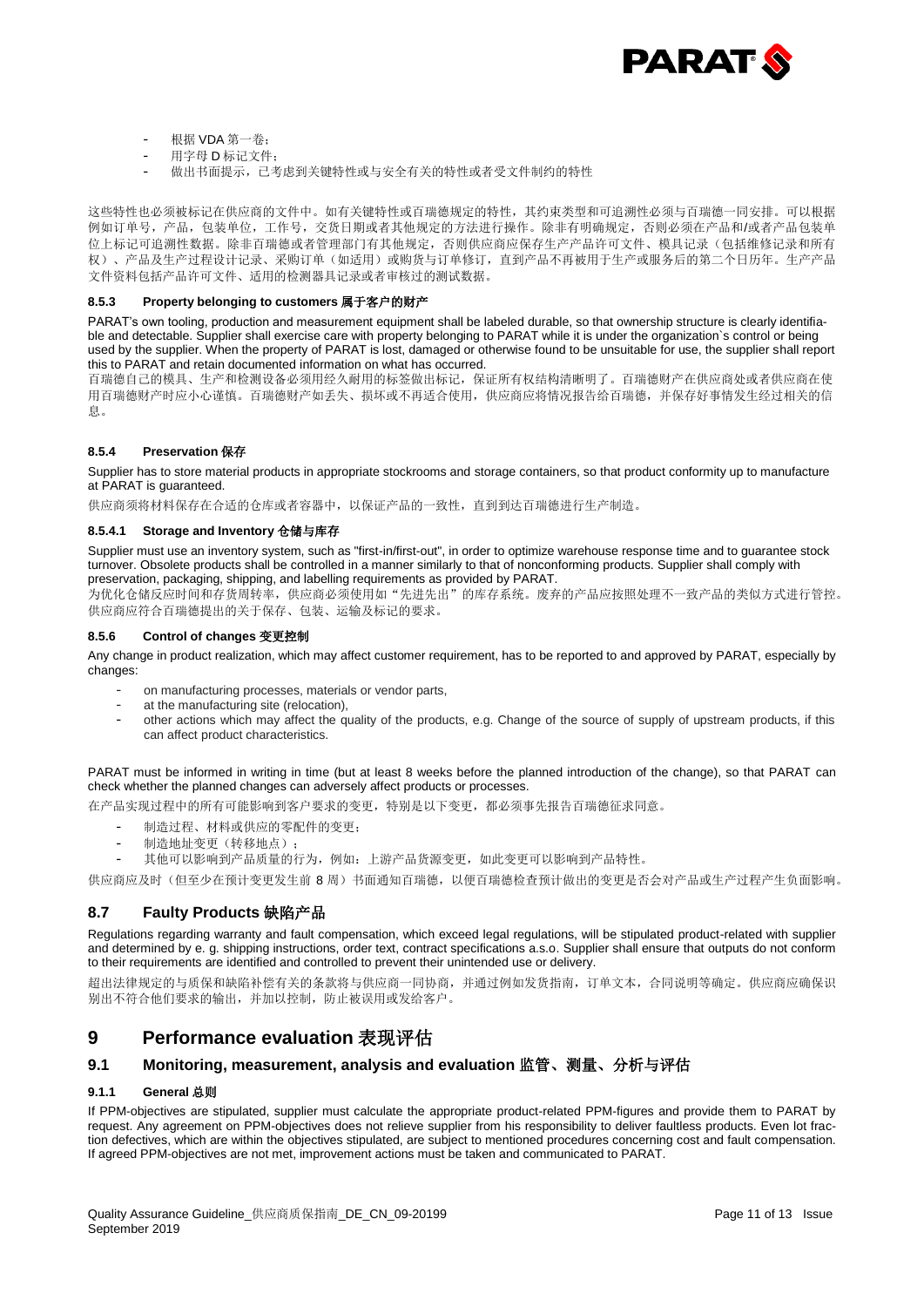

PPM 目标确定后,供应商应计算出一个合适的与产品相关的 PPM 数据,并将其提供给百瑞德。任何关于 PPM 目标值的协议都无法免除 供应商应提供无缺陷产品的责任。甚至在规定目标值内的批不良率也受到与成本和缺陷补偿有关的过程的控制。如果无法满足规定的 PPM 目标值,必须采取改进措施并与百瑞德进行沟通。

#### **9.1.1.2 Identification of statistical tools** 统计工具的定义

If requested, appropriate statistical methods within the framework of APQP (Advanced Product Quality Planning) shall be determined and included in the design- and process risk analysis (such as DFMEA or PFMEA) and in the production control plans. Application results of statistical methods shall be sent to PARAT on demand.

如有要求,应在 APAQ(产品质量前期规划)的框架内定义合适的统计方法,并将其列入到设计与生产过程风险分析(例如: DFMEA 或 PFMEA)和生产控制计划中去。一经要求,供应商应将由统计方法生成的应用发给百瑞德。

# **10 Improvement** 改进

#### **10.2.3 Problem solving** 问题解决

Supplier shall define a problem solution process, which is suitable for reproducible detecting and eliminating root causes. Suppliers delivering products to our automotive division shall apply the problem solution method (e.g. 8D-Report) determined by PARAT.

Written comments concerning root cause and time-phased corrective actions have to be sent to PARAT within

24 hours for prompt measures. - 5 working days for middle-term and long-term measures,

unless otherwise agreed.

The supplier enables PARAT and its customers the possibility to verify the effectiveness of the QM system and the processes for product realization through appropriate audits at supplier`s plant after coordination.

供应商应定义一个可重复运用的能够查明并排除问题根本原因的解决流程。向我们汽车部门提供产品的供应商应采用百瑞德确定的问题解 决方法(例如:8D 报告)。

除非另行规定,否则供应商应就问题根源向百瑞德以书面形式在

- 24 小时内提供应急解决方案
- 5 个工作日内提供中长期解决方案

双方协商一致后,供应商可以允许百瑞德及其客户在供应商的工厂里通过合适的审核方式验证质量管理体系的以及产品实现过程的有效性。

# **Comment** 备注

Deviations regarding this guideline are only allowed if approved in writing by PARAT. 与此指南不一致之处只有在获得百瑞德书面许可后才能生效。

# **Reference Material** 参考材料

| VDA Volume 1           | <b>Verification Management</b>                                                                               |
|------------------------|--------------------------------------------------------------------------------------------------------------|
| <b>VDA Volume 2</b>    | <b>Quality Assurance of Deliveries</b>                                                                       |
| VDA Volume 4           | Quality Assurance before start of production                                                                 |
| <b>DIN EN ISO 9000</b> | Quality Management Systems: basics and definitions                                                           |
| <b>DIN EN ISO 9001</b> | <b>Quality Management Systems: Requirements</b>                                                              |
| QS 9000: APQP          | Advanced Product Quality Planning and Control Plan                                                           |
| QS 9000: PPAP          | <b>Production Part Approval Process</b>                                                                      |
| QS 9000: MSA           | <b>Measurement Systems Analysis</b>                                                                          |
| QS 9000: SPC           | <b>Statistical Process Control</b>                                                                           |
|                        |                                                                                                              |
| <b>IATF 16949</b>      | Quality management system requirements for automotive production and relevant<br>service parts organizations |
| <b>Website PARAT</b>   | information for suppliers on prohibited materials                                                            |
|                        | The supplier is responsible for obtaining and applying the current issue of these supporting documents.      |
| VDA 第1卷                | 校验管理                                                                                                         |
| VDA 第 2 卷              | 交货质量保证                                                                                                       |
| <b>VDA 第4卷</b>         | 开始生产前的质量保证                                                                                                   |